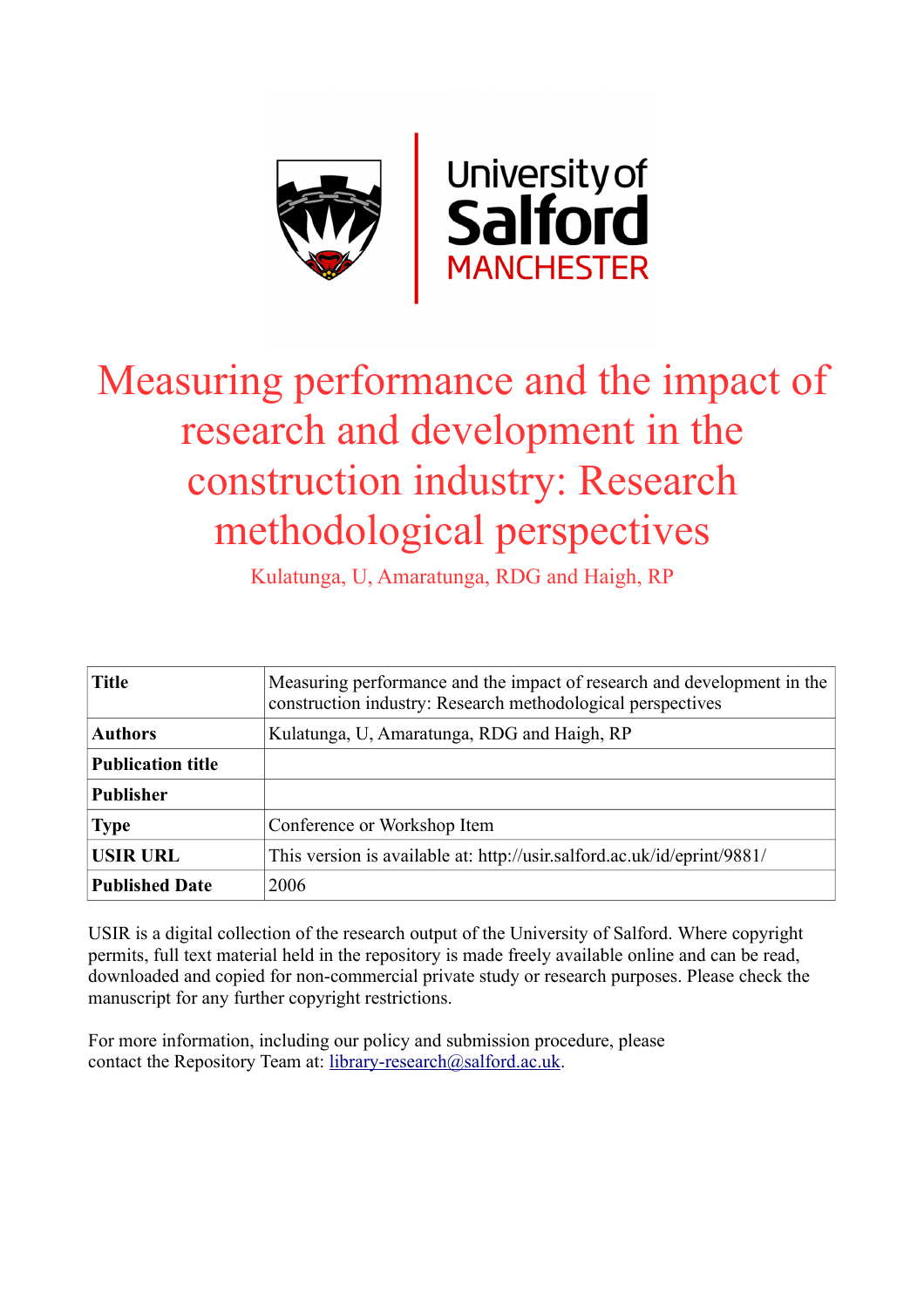# **MEASURING PERFORMANCE AND THE IMPACT OF RESEARCH AND DEVELOPMENT IN CONSTRUCTION: RESEARCH METHODOLOGICAL PERSPECTIVES**

### **U.Kulatunga, R.D.G.Amaratunga and R.Haigh**  Research Institute for the Built and Human Environment, University of Salford, Salford M7 1NU E-mail: U.Kulatunga@salford.ac.uk

**ABSTRACT**: Research and innovation in construction industry have a significant role to play in performance improvement while providing benefits to the industry as well as to its stakeholders. However, it has been identified that the nature of Research and Development (R&D) work has become complex. Due to the rising cost, time and other resource constraints, much attention is paid on the successfulness of R&D and the managers are under pressure to monitor and improve the performance. In this context, the use of performance measurement (PM) systems benefits R&D organisations by evaluating the successfulness of related activities. Accordingly, this paper highlights the aspects which will be covered when designing a feasible research methodology for the study under consideration. The paper illustrates how the philosophical issues directed the use of case studies as the suitable research approach. The importance of case study design in gaining the maximum outcome from the research is also discussed.

**Keywords-** Case study, Research and development, Research methodology

# **1 INTRODUCTION**

The main intention of any research is to add value to the accumulated knowledge through the means of identifying, investigating and producing solutions to an unsolved problem (Remenyi, 1998). The process of finding solutions to the research problem is "not a clear cut sequence of procedures followed by a neat pattern, but a messy interaction between the conceptual and empirical world" (Bechhofer, 1974, cited in Gill and Johnson, 2002, p: 3). Booth et al (2003, p: 5) also agree with this view state that "research follows crooked path, taking unexpected turns even looping back itself". Even though the research process is uncertain and risky, the appropriate research design would minimise the possibilities of any failures by identifying and forecasting any problems and pitfalls that the researcher may come across. Further more, such research design follows a procedure of work which determines the approaches, methods and strategies to be adopted during the study (Gittins, 1997). In addition to that, research design looks into the philosophical aspects of the research which intern helps to identify the overall research strategy (collecting, analysis, interpretation of data and drawing conclusions); evaluate various research methods and identify their limitations; increase the compatibility of research approaches and research techniques (Easterby-Smith et al, 2002).

This paper aims to outline the research design for a study based on identifying the impacts and influences of performance measurement (PM) towards research and development (R&D) activities within the construction process. Gill and Johnson (2002) state that there is no one best approach to research, but the approach is governed by number of variables. Further they argue that the "research methodology is a compromise between options in the light of tacit philosophical assumptions" (Gill and Johnson, 2002, p: 1). Accordingly, this paper discusses how the variables such as philosophical issues, nature of the research problem, resource constraints have led the way to select the appropriate research approach and techniques. The first section of the paper presents the background to the study followed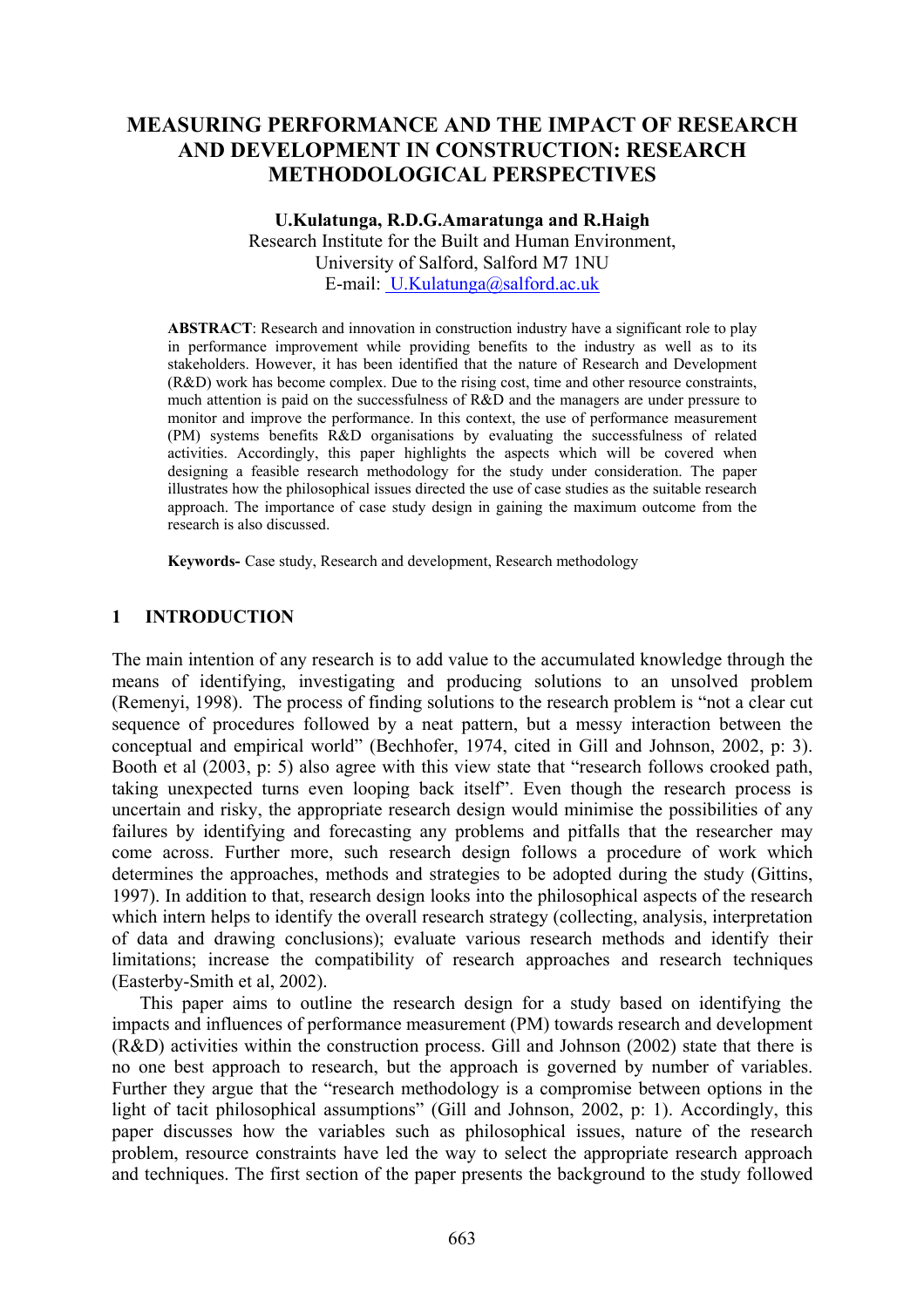by addressing the need of PM to construction R&D activities. Next, the research methodological aspects of this study is discussed with particular reference to establishing the philosophical stand for the study, selection and design of the case study research approach, and data collection and analysing techniques. Finally the conclusion of the paper is presented.

## **2 BACKGROUND**

The contribution from R&D for the development of the construction industry is immense as it leads the path to enhance the effectiveness of construction organisations and to raise the international competitiveness through technological advances and managerial developments (Hampson and Brandon, 2004; Gustavsson et al, 1999; Ernst, 1998). To remain competitive in the market, organisations should make sure their customer needs are properly met, and future demands of the customers are properly addressed. In this respect R&D acts as a valuable "input" for the development of the organisations (Business Link, 2005).

 "R&D have become more complex, as they involve many parties and have a wide range of, often interrelated, technological, market and organisational options to choose from under constrained conditions" (Kerssens-van Drongelen et al , 2000, p:113). R&D activities require many resources ranging from human to technical which require proper utilisation. The accountability for these resources is being questioned by the management as well as by the shareholders (Wood, 1998; Nixon, 1998). As a result of that, a growing interest can be identified in managing, controlling and monitoring the R&D activities (Bone and Saxon, 2000). In this context, the use of PM mechanisms benefits the R&D activities by evaluating the successfulness of their activities.

# **3 NEED OF PERFORMANCE MEASUREMENT TO RESEARCH AND DEVELOPMENT IN CONSTRUCTION ORGANISATIONS**

To get involved in high quality research, construction R&D requires resources such as necessary equipment, skilled individuals and funds (Seaden, 2002). Like in any other investment, the construction R&D investors expect reasonable returns from their investments (Seaden, 2002; Courtney, 1999). A low level of investment can be identified for UK construction R&D (DTI, 2005). One of the main reasons for the low investment is "improper reporting of R&D expenses" (Seaden and Manseau, 2001, p: 186). Therefore, Courtney (1999) argues that R&D returns should be "more calculable" by means of establishing certain and visible relationships between the investments and output of construction R&D activities. This can be done by implementing a PM system within the construction R&D. By doing so, proper utilisation of investments and clear links between investments and potential income for the investors can be identified.

Identifying new ways to access technical solutions and creating new and improved products in the construction industry requires not only sufficient investments, but also the commitment and time of the employees (Building Research Establishment, 2005). Thus, the time devoted for construction R&D should be justifiable. In addition, it is equally important to show that the results obtained through construction R&D activities are properly aligned with the expected objectives. This has demanded proper controlling and monitoring mechanisms, and a way to assess the R&D goals against the outcomes. This can be achieved by implementing a PM system within the construction R&D work as such a system continuously evaluate the successfulness of the activities and identifies the gaps between the goals and expected outcomes.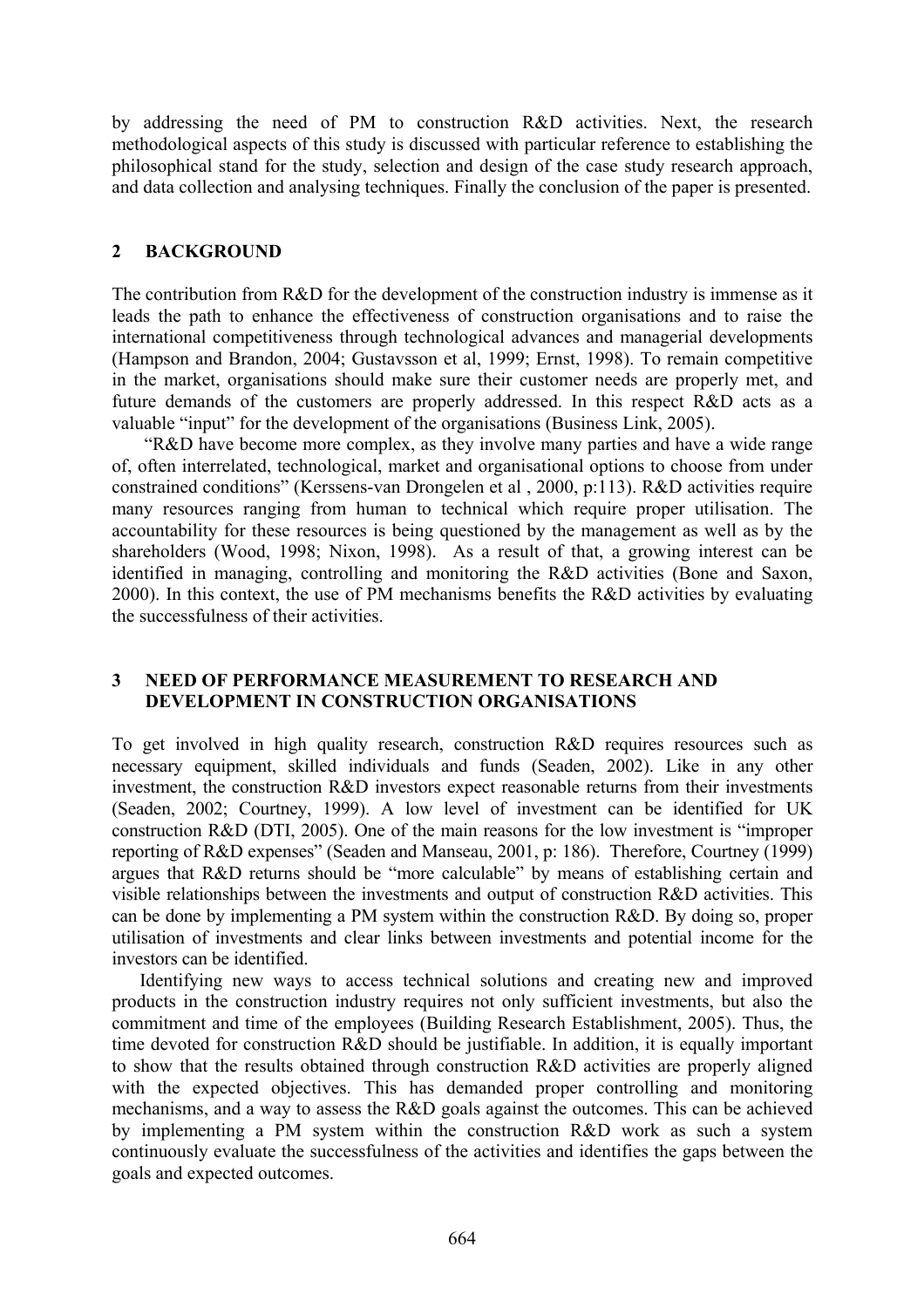Cohen and Levinthal (1989, 1990) argue that R&D activities help to develop new information/ knowledge as well as improve the ability of the organisation's absorptive capacity. The absorptive capacity is highly dependent on the internal capabilities of the organisation such as availability of qualified staff, the nature of internal and external communication, coordination and feedback mechanisms (Cohendet and Steinmueller, 2000; Steinmueller, 2000). Therefore, the management of internal R&D capabilities is essential for effective and efficient R&D activities. Gann (2001) states that most of the construction R&D organisations do not have the required internal R&D capabilities. Further, Dulaimi et al (2002) recommend that the construction R&D activities should be coordinated to gain the maximum outcome. They emphasise the ability to develop superior products and services is significantly influenced by the level of cooperation between the parties involved within the process. The implementation of PM system increases the communication, coordination, and feedback mechanisms and directs the employees towards the common goals (Martinez, 2005; Neely et al, 2002). Thus, a PM system within construction R&D will improve the aforementioned internal capabilities and would generate successful results.

The need for training, participation in seminars, conferences has been identified to increase the skills and knowledge of people involved in construction R&D activities (Dulaimi et al, 2002). A properly designed PM system identifies such needs by looking into whether the R&D process is supported with the qualified people that are needed. Further, PM helps to control, monitor and allocate the organisational resources (Melnyk et al, 2004; Love and Holt, 2000). Accordingly, by implementing a PM system, construction R&D process can properly handle the resources which they are accountable for.

This section identified the important role PM plays within construction R&D. However, the concept of PM within the construction R&D is not adequately exploited. Therefore, this study is aimed at addressing the gap in R&D within the construction sector with particular reference to its PM application. Section below presents the research problem, aim and objectives pertaining to this study. Following research problem is formulated to address and reflect this need.

### **3.1 The research problem, aim and objectives**

The following research problem is derived form the literature review which reflects the need of addressing PM within construction R&D.

*Research and development has been identified as one of the main drivers for the development of the construction industry. For the success of R&D work, significant amount of resources such as money, time, and commitment of the people are being spent. But, whether these resources are utilised to their maximum capacity is in doubt. Further, it is a question whether the strategies, aims, and objectives of construction R&D process are properly met.* 

The aim of this study is to explore the applications of R&D within construction and to evaluate the influence of PM towards construction R&D. The following specific objectives have been formulated to address this aim:

- to identify the importance of R&D in the construction industry:
- to identify the current status of construction R&D;
- to determine the critical success factors for construction R&D process;
- to evaluate the importance of R&D performance measurement in construction R&D process;
- to develop a R&D performance measurement framework that enable the management to assess the successfulness of R&D process.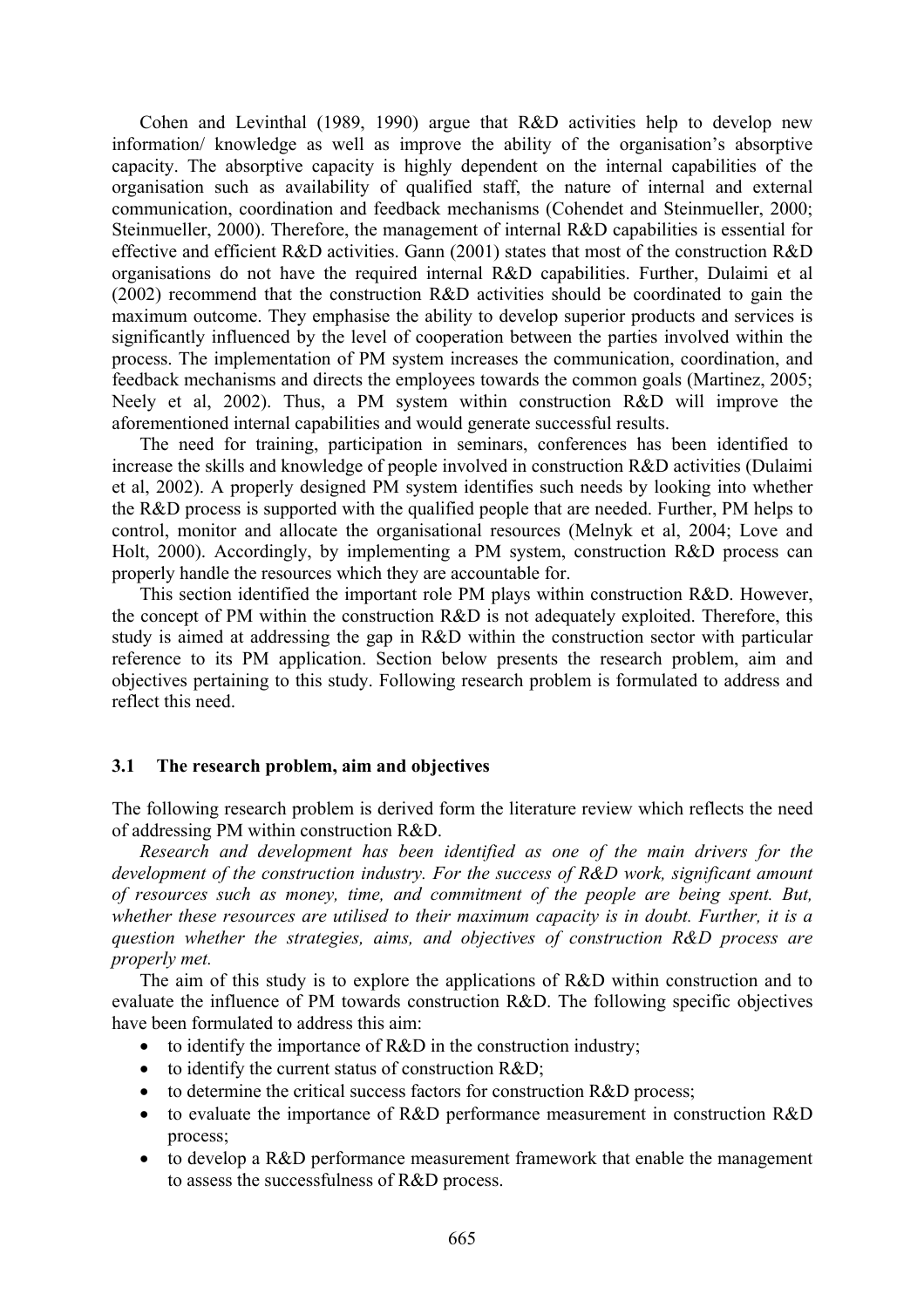To address this research problem while fulfilling the aim and objectives, a mechanism has to be developed within which the research can be built upon. According to Nachmias and Nachmias (1996), a research methodology identifies the explicit rules and procedures which the research can be based upon. Accordingly, the section below discusses the development of suitable research methodology for this study.

# **4 RESEARCH METHODOLOGY**

Research methodology is a procedural framework within which the research is constructed (Remenyi et al, 1998). Accordingly the "nested approach" presented by Kagioglou et al (1998) is used for this research. Kagioglou et al (1998) presents the research methodology as a hierarchical model where the research techniques are under the research approaches and the research approaches are under research philosophy (Figure 1). Within this "nested" model, research philosophy which is at the outer ring "guides and energises the inner research approaches and research techniques" while ensuring that the chosen research philosophy, approach, and techniques are compatible with each other (Kagioglou et al, 1998). The following sections further describe the research philosophy, research approach and research techniques pertaining to this study.



*Figure 1: Nested approach* 

# **4.1 Research Philosophy**

According to Guba and Lincoln (1994) and Healy and Perry (2000), a paradigm consists of fundamental assumptions in relation to the "world", the place of the individual in it, and the relationship between the world and the researcher. Researchers often operate in such a "paradigm" where the researcher's activities are guided by philosophies and methods (Kuhn, 1962). Easterby-Smith et al (2002) identifies research philosophies as the base for effective research design and argues that failure to adhere to philosophical issues can affect the quality of the research negatively. Easterby-Smith et al (2002) point out three reasons to highlight the importance of philosophical issues in research: firstly the research philosophies help to clarify the research design; secondly the researcher can recognise which designs will work and which will not work and thirdly, the knowledge about research philosophy will help to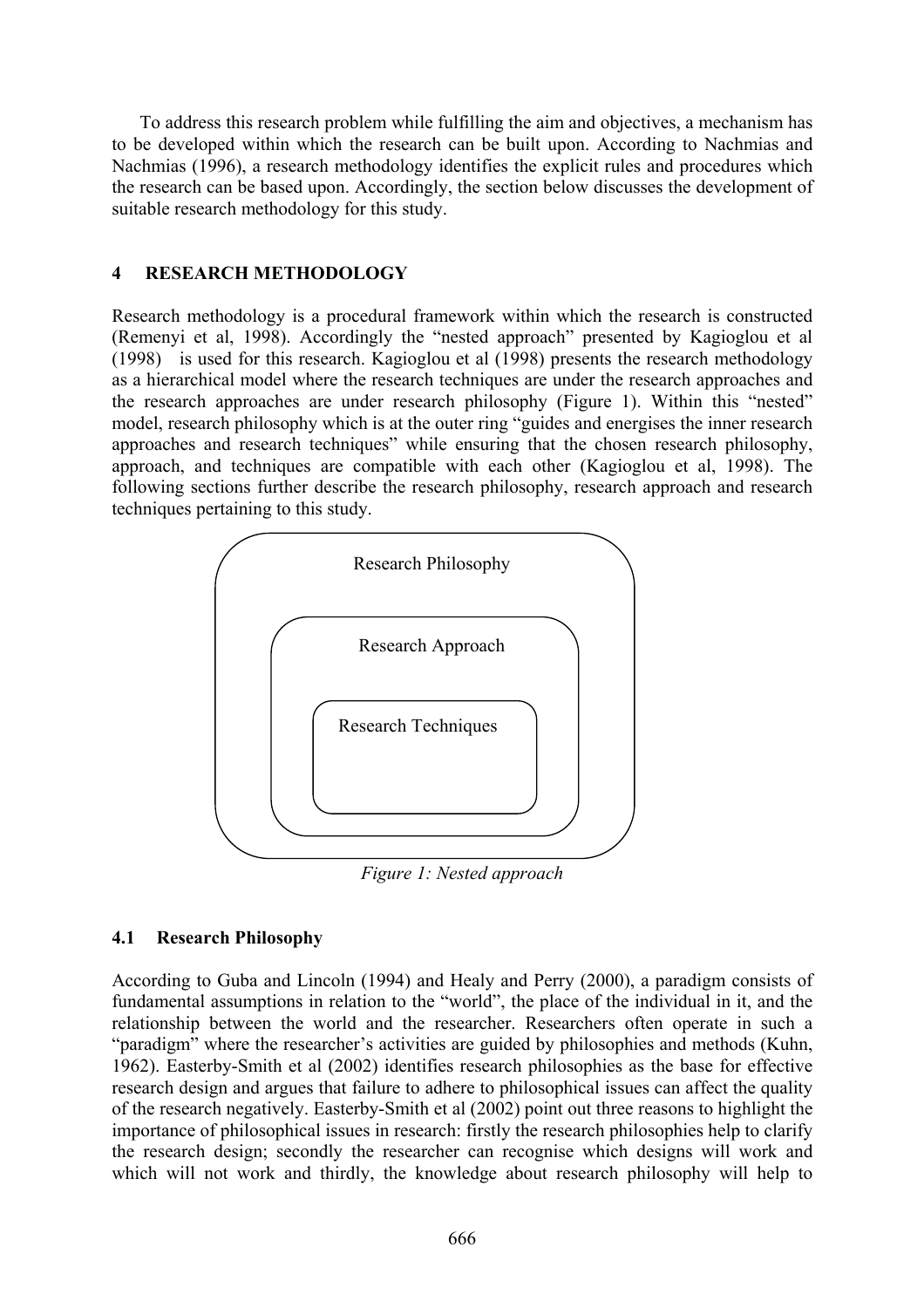identify and create designs which are out side the researcher's past experience. In addition to that, research philosophies guide the researcher to consider about research constraints of different subject or knowledge structures (Easterby-Smith et al, 2002).

Epistemology, ontology, and axiology are the three assumptions that are within the research philosophy (Collins, 1998; Guba and Lincoln, 1994) which can be further seen in Table I.

| Tuble 1. Assumptions of research philosophy (bexton, 2005) |                                                            |  |  |  |  |
|------------------------------------------------------------|------------------------------------------------------------|--|--|--|--|
| Epistemology (The how?)                                    | General set of assumptions about how we acquire and accept |  |  |  |  |
|                                                            | knowledge about the world                                  |  |  |  |  |
| Ontology (The what?)                                       | Assumptions that we make about the nature of reality       |  |  |  |  |
| Axiology (The why?)                                        | Assumptions about the nature of values and the foundation  |  |  |  |  |
|                                                            | of value judgments                                         |  |  |  |  |

*Table I: Assumptions of research philosophy (Sexton, 2003)* 

# **4.1.1 Epistemology**

Under the epistemological undertakings, Easterby-Smith et al (2002) identify two traditions of philosophies, "positivism," and "social constructionism (interpretivism)". They recognise that these philosophies can be placed in two extreme ends of continuum where "in the red corner is constructionism and the blue corner is the positivism" (Easterby-Smith et al, 2002, p: 28). Positivists argue that "the world exists externally and that its properties should be measured through objective measures rather than being inferred subjectively through sensation, reflection or intuition" (Easterby-Smith et al, 2002, p: 28). Moreover, positivist searches for causal explanations and fundamental laws and use the deductive approach for the research (Easterby-Smith et al 2002; Gill and Johnson, 2002; Remenyi, 1998). Conversely according to social constructionism, reality is determined by people rather than by objective and exterior factors (Easterby-Smith et al, 2002) where the social scientist should welcome and appreciate the different views and meanings that people place upon their experiences. Comparisons of the two epistemological paradigms are presentment in Table II.

|                        | <b>Positivism</b>             | <b>Social Constructionism</b>  |  |
|------------------------|-------------------------------|--------------------------------|--|
| The observer           | Must be independent           | Is part of what is being       |  |
|                        |                               | observed                       |  |
| Human Interest         | Should be irrelevant          | Are the main drivers of the    |  |
|                        |                               | science                        |  |
| Explanations           | Must demonstrate causality    | Aim to increase general        |  |
|                        |                               | understanding of the situation |  |
| Research progress      | Hypotheses and deduction      | Gathering rich data from       |  |
| through                |                               | which ideas are induced        |  |
| Concepts               | Need to be operationalised so | Should incorporate             |  |
|                        | that they can be measured     | stakeholder perspectives       |  |
| Units of analysis      | Should be reduced to the      | May include the complexity     |  |
|                        | simplest terms                | of 'whole' situation           |  |
| Generalisation through | Statistical probability       | Theoretical abstraction        |  |
| Sampling requires      | Large numbers selected        | Small numbers of cases         |  |
|                        | randomly                      | chosen for specific reasons    |  |

*Table II: Contrasting implications of positivism and social constructionism (Easterby-Smith et al, 2002)*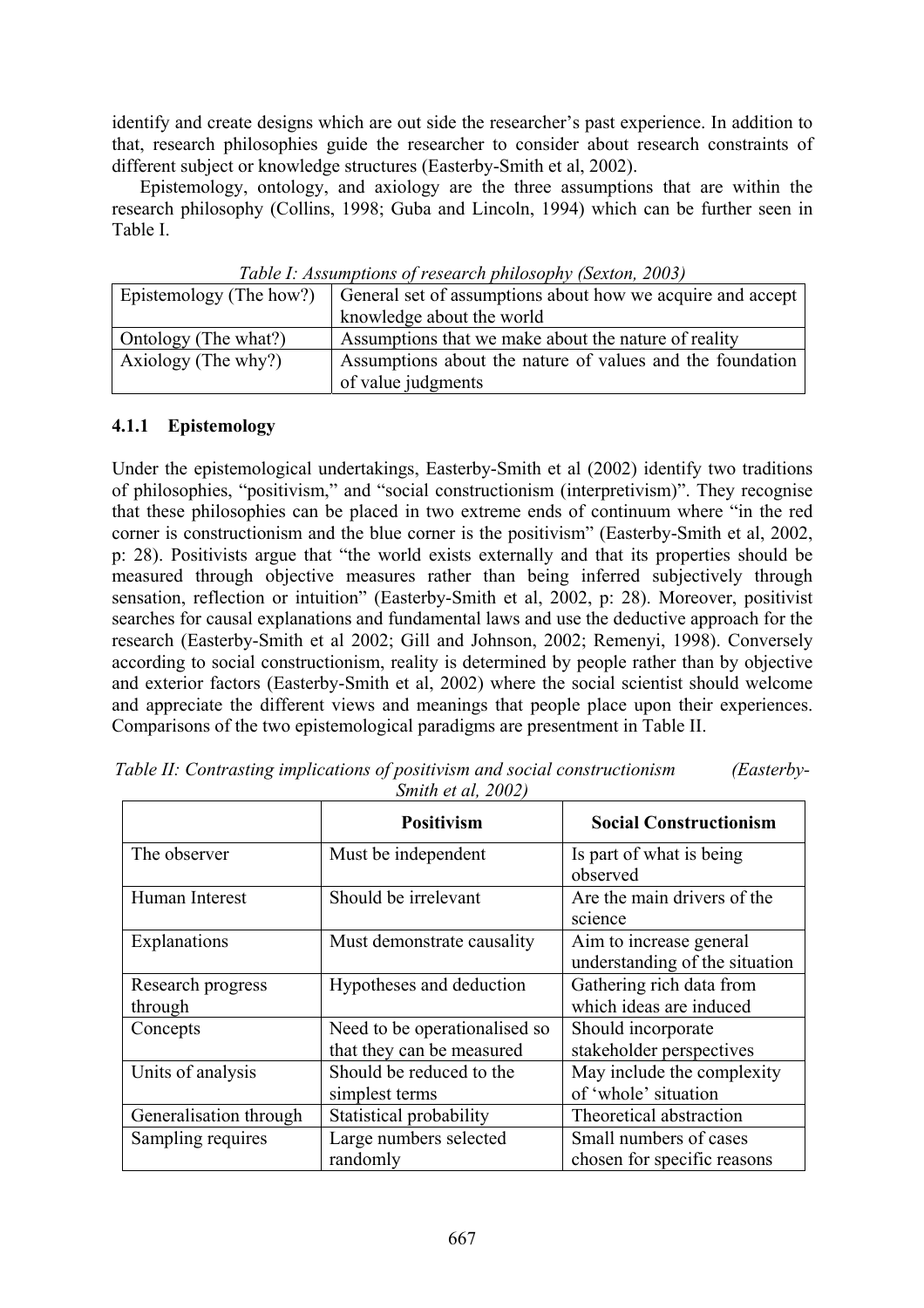Accordingly, "social constructionism" can be identified as the most appropriate epistemological undertaking for this research due to many reasons. First and foremost, this study requires the researcher to be a part of the environment and interaction is needed within the environment to identify the different views of people and to interpret them (For instance, the views about the importance of R&D within the construction sector, factors which is needed for the successful attainment of R&D work, suitable PM metrics and methods for R&D activities). Further, it requires appropriate understanding of the context and the process of R&D work, and to acquire knowledge by the use of reasoning, intuition, or perception. Thus the researcher cannot be independent from the environment under consideration as a positivist. Further, the research requires in depth analysis to gather detailed facts about the research environment. This requires the selection of a small number of samples, which is facilitated by the social constructionism stance. According to the above reasons, it can be argued that social constructionism is preferred over positivism stance for this research.

# **4.1.2 Ontology**

Ontological assumption or the assumptions that are made about the reality of the nature is the other important aspect within the research philosophy. The ontological assumption is based on the external world is having a predetermined nature and structure is known as "realism" (Johnson and Duberly, 2000) and the assumption based on the external world is not having a pre determined nature or structure is known as the "idealism" (Gummesson, 1991).

According to Burrel and Morgan (1979, cited in Gill and Johnson, 2002) Nomothetic (realist) methodologies base the research on systematic protocols and techniques which is focus on testing hypothesis. In contrast, Ideographic (idealism) methodologies emphasise analysis of the subjective matters by getting involved in the everyday activities (Burrel and Morgan, 1979, cited in Gill and Johnson, 2002).

Gill and Johnson (2002) presents a comparison between the Nomothetic (realist) and Ideographic (idealism) as in Table III.

|                | Nomothetic                                                                                          | Ideographic                                                                                                              |  |
|----------------|-----------------------------------------------------------------------------------------------------|--------------------------------------------------------------------------------------------------------------------------|--|
|                | Deduction                                                                                           | Induction                                                                                                                |  |
| 2              | Explanation via analysis of causal<br>relationships                                                 | Explanation of subject meaning systems<br>and explanation by understanding                                               |  |
| 3              | Generation and use of quantitative data                                                             | Generation and use of qualitative data                                                                                   |  |
| 4              | Use of various controls, physical or<br>statistical, so as to allow the testing of<br>hypothesis    | Commitment to research in everyday<br>settings, to allow access to and minimise<br>reactivity among subjects of research |  |
| $\overline{5}$ | Highly<br>research<br>structured<br>methodologies to ensure replicability of<br>above $1,2,3$ and 4 | Minimise structure to ensure above 2,3 and<br>$\overline{4}$                                                             |  |

*Table III: A comparison of Nomothetic (realism) and Ideographic (idealism) methodologies* 

This research takes the "idealism" stance in terms of the ontological undertakings. As discussed earlier, the researcher will be analysing the subject matters by being a part of the environment. Due to this reason it self, this research is more towards the idealism stance. In addition, since the research requires developing explanations and theories form observations, the idealism stance will be more suitable. Further, the research environment is not expected to control and simplify with assumptions as in deductive research methodologies and the free flow of ideas, perceptions will be encouraged and studied. Hence, it can be seen that this research favour idealism than the realism stance.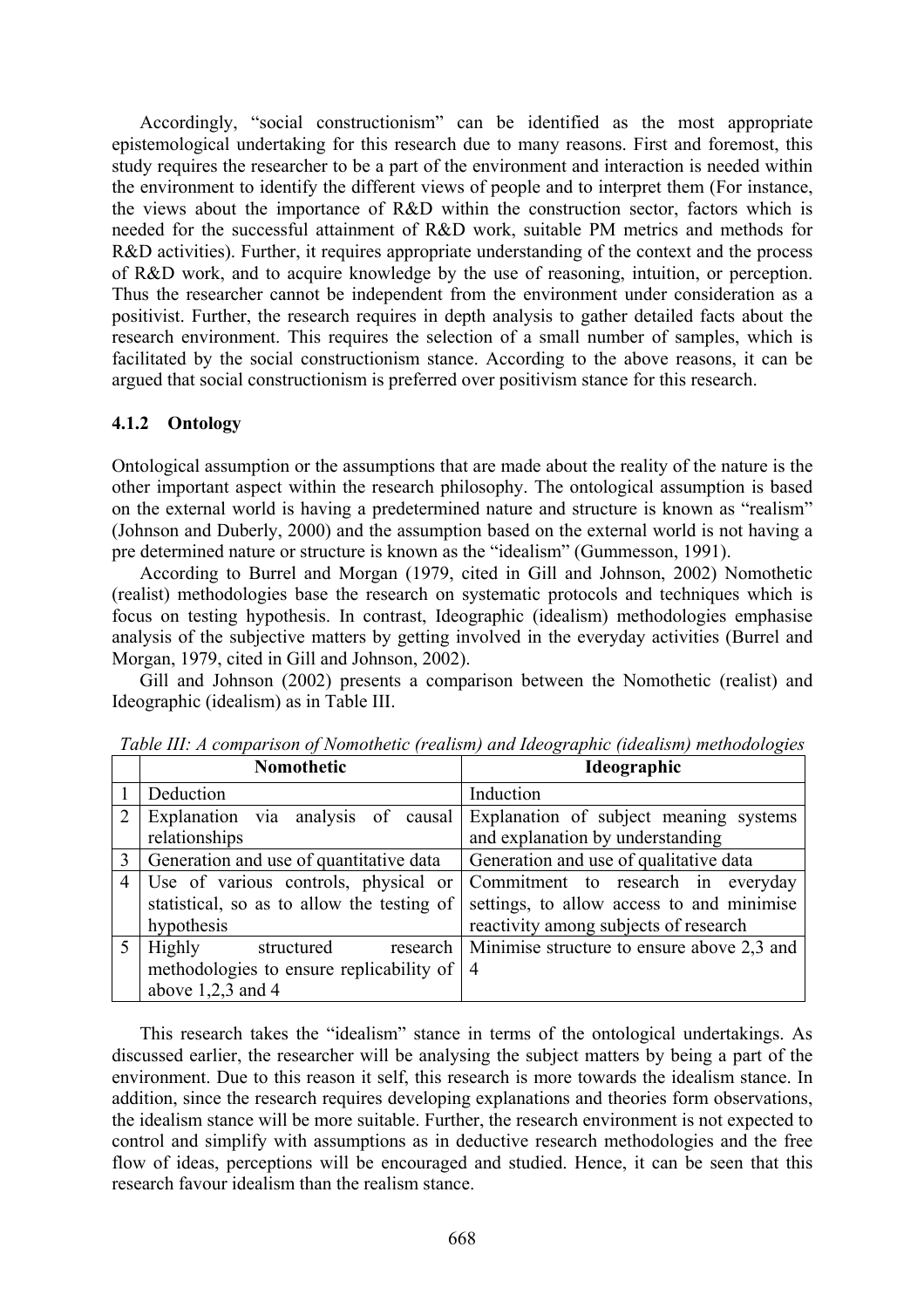#### **4.1.3 Axiology**

Within the research philosophy, axiology is the third aspect that has to be visited. Axiology concerns assumptions about the value that the researcher attaches to the knowledge. Social constructionism suggests that the research is value-laden (Healy and Perry, 2000; Silverman, 1998) whereas the positivism suggests the researcher should retain a value free view (Susman and Evered, 1978). Accordingly, in the value free research, the choice of what to study and how to study is determined by objective criteria and in Value laden research the choice is determined by human beliefs and experiences (Easterby-Smith et al, 2002).

In terms of the axiological undertakings, the research in question takes the value laden stance. Due to the exploratory nature of this research, it requires people to come up with different views. Accordingly, this research would take the Social constructionism stance in terms of the epistemological undertakings. Further, in terms of the Ontological and Axiological undertakings, the research will take the Idealism and Value laden stances respectively (





*Figure 2: Research philosophy continuum (Collins, 1998)* 

#### **4.2 Research Approach**

There are number of different research approaches where ones research can be based upon (Yin, 2003; Gill and Johnson, 2002).

 shows how the research approaches can be positioned within the epistemological and ontological continuums. It can be seen that how experiments and surveys are governed by positivist and realist stances where as case studies, action research and ethnographic approaches are towards social constructionism and idealism stances.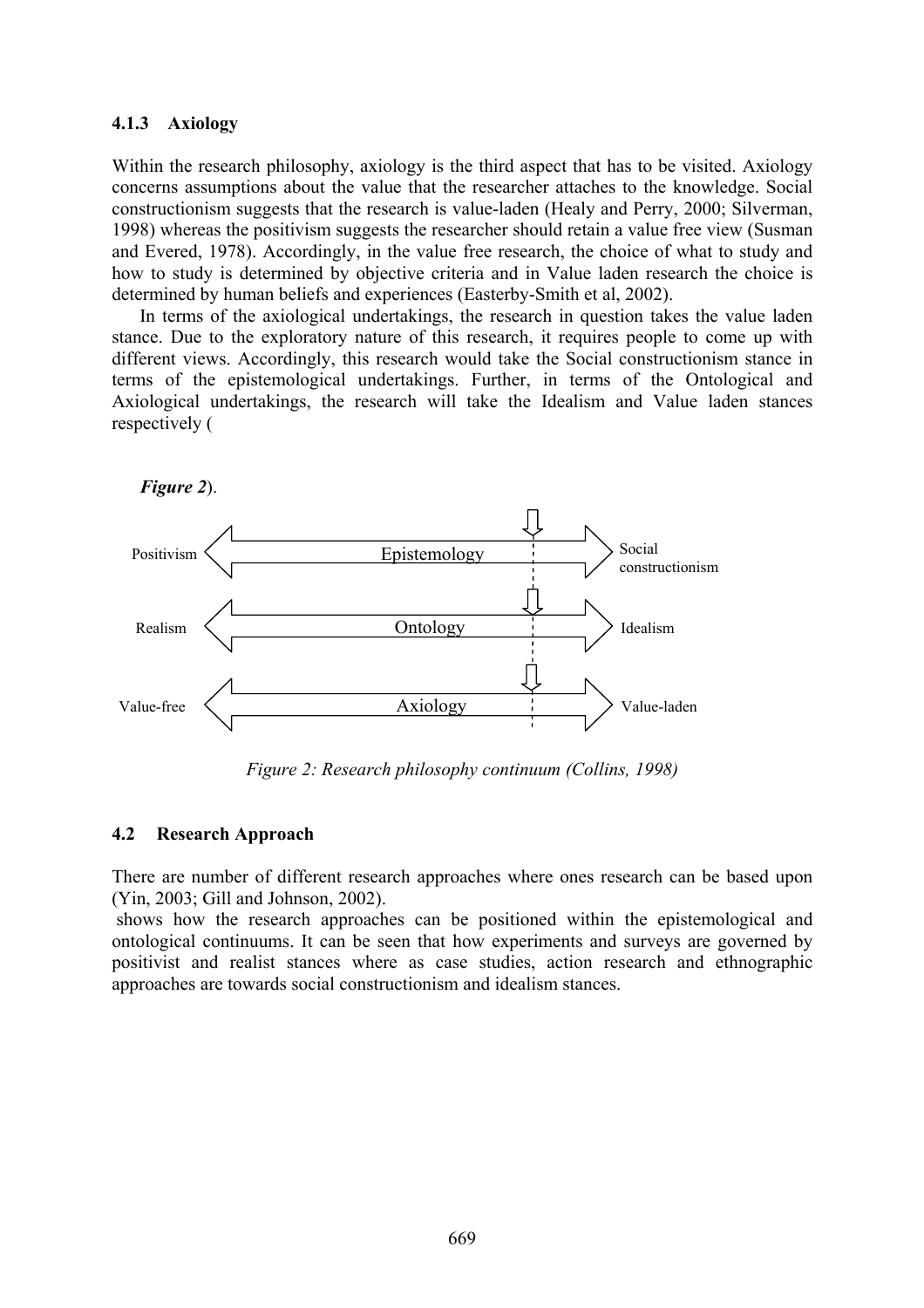

*Figure 3: Research approaches (Sexton, 2003)* 

Yin (2003) identifies three conditions which have to be considered when selecting the appropriate research approach:

- the type of research question posed;
- the extent of control an investigator has over the actual behavioural events;
- the degree of focus on contemporary event.

According to

, experiments and surveys take the positivism and realism positions in terms of the epistemological and ontological undertakings respectively. Since this research takes the social constructionism and idealism with regard to the philosophical stances, use of experiments and surveys are unjustifiable. Experiments and surveys are conducted under controlled environments where in the former situation the phenomenon and the context is separated and in the latter situation investigating the context is difficult due to the limited number of variables set out (Yin, 2003).

Since this research falls under the social constructionism and idealism stances, the researcher has to make a choice between ethnography, action research, or case studies. According to Harvey and Myers (1995), the Ethnography approach provides the researchers insights into the beliefs and values of human, social, and organisational aspects of sociocultural phenomenon. Further, Ethnography research takes a considerable time period (Burns, 2000; Van Maanen, 1982). In action research, the researcher will be a part of the environment under study, tries to solve practical problems (Waser and Johns, 2003; McNiff and Whitehead, 2002; Robson, 2002), and tries to influence and change the attitudes and behaviours of the participants (Waser and Johns, 2003).

Yin (1994, p: 13), describes a case study as "an empirical inquiry that investigates a contemporary phenomenon within its real life context, especially when the boundaries between phenomenon and context are not clearly evident". Case studies are carried out in a way that it incorporates the views of the "actors" in the case under observation (Zonabend, 1992). Due to the open ended inquiry used in case studies, it is suitable to built theory and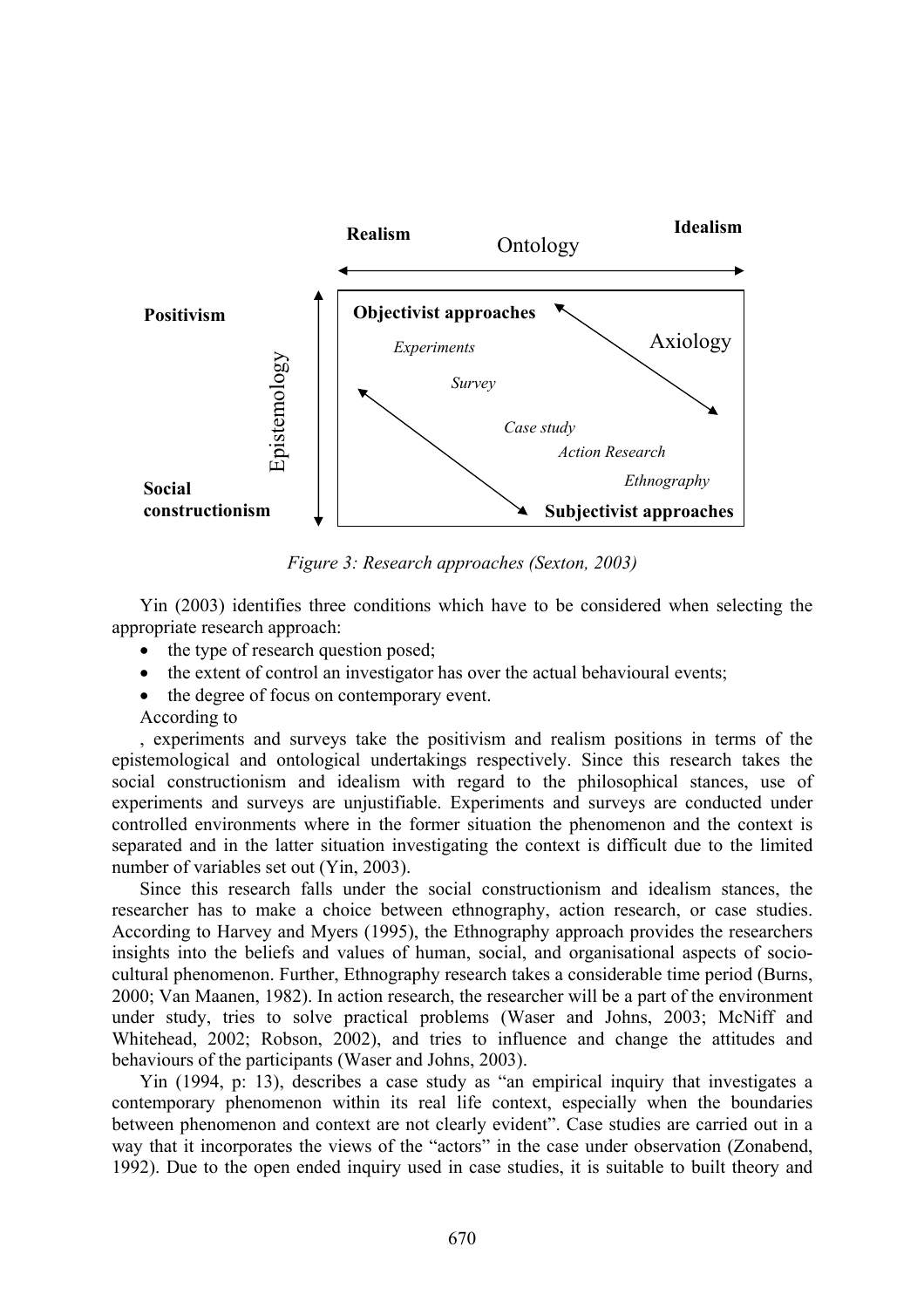generate hypothesis (Amaratunga et al, 2002). Further, case studies provide the opportunity of dealing with full variety of evidence such as documents, interviews, and observations (Yin, 2003).

The research under consideration does not intend to influence or change the attitudes or procedures of the participants or the environment. Further, it does not intend to study behavioural patterns or physiology of the participants as in the case of ethnographical studies. Hence, the use of case studies is preferred over action research and ethnography. The case study approach is therefore suitable for this research to explore the R&D within the context of construction industry and its PM aspects within the case study organisations. The case study approach too provides the opportunity of carrying out an in depth study about the links between R&D and its performance measurement.

This research has the characteristics of both the exploratory and explanatory case studies. According to Yin (2003), the nature of the research questions posed has an effect on the research approach. Yin argues that "how" "why" questions favour the use of case studies and the use of "what" question is suitable for the exploratory type of researches. Research under consideration has a combination of "how" "why" questions coupled with "what" questions. Following reasons could be listed as the key points for the selection of case study methodology for this research:

- does not intend to control/ manipulate the environment under examination;
- does not intend to interfere the attitudes, perceptions or the procedures of the environment (as in the case of action research);
- analysing contemporary events:
- requires to do an in depth study on the selected environment. Thus it will be advantages to rely on multiple sources of evidence and the selection of a small sample to allow an in depth study;
- requires to explore and analyse the "real life" context of PM concept within construction R&D.

Above section described the selection of the most appropriate research approach. Case studies were identified as the suitable research approach. Accordingly, the following section describes the design of the case study.

### **4.2.1 Case study design**

A *research design* has been identified as the "logic that links the data to be collected (and the conclusions to be drawn) to the initial questions of study" (Yin, 2003, p: 19). Nachmias and Nachmias (1996) argue that the research design guides the researcher to collect, analyse and interpret the observations he made. There are four conditions where the development of a case study needs to be satisfied. The way the research under consideration satisfies these conditions are presented in Table 5.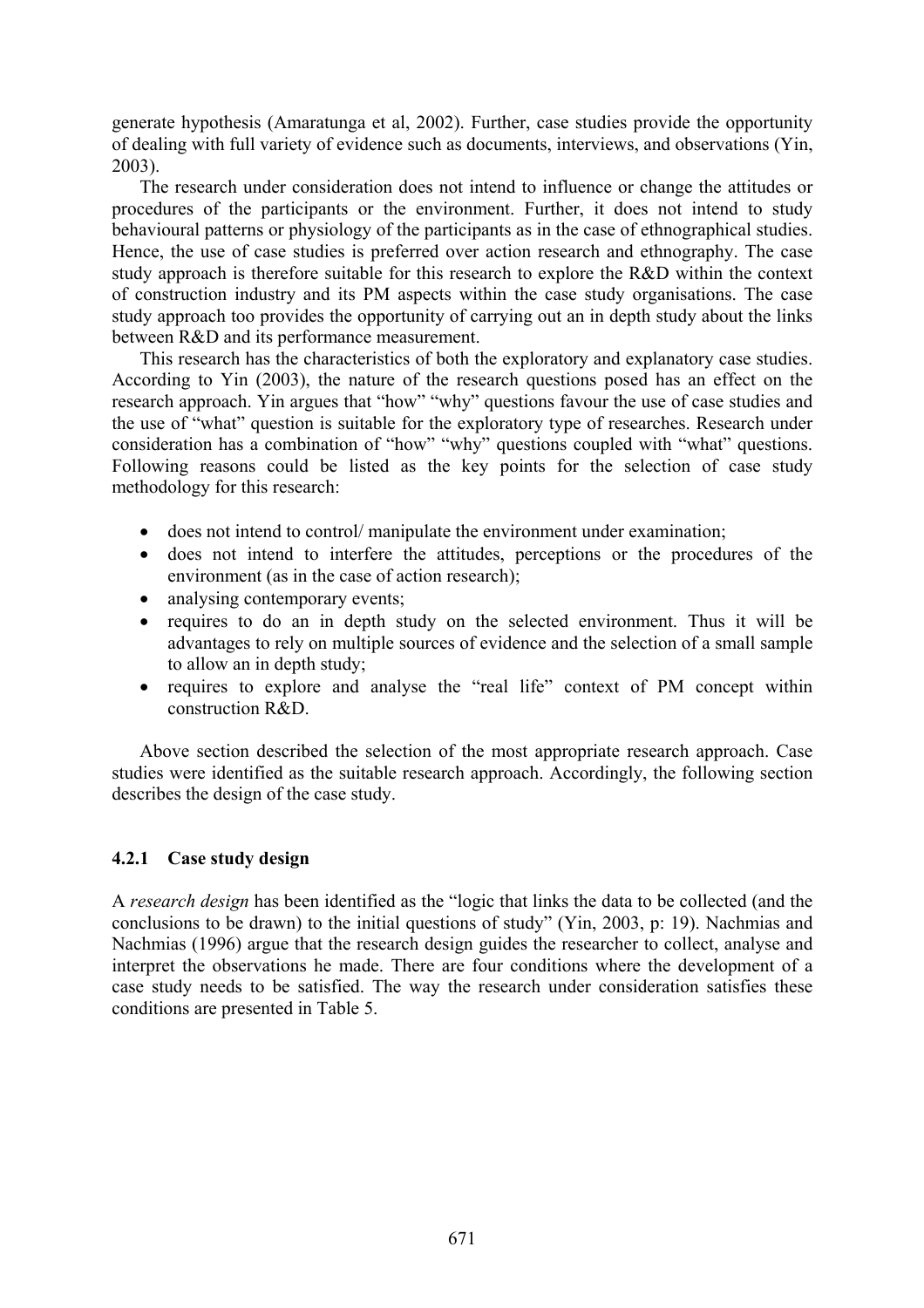| <b>Test</b> | <b>Description</b>               | The method of           | <b>Stage</b>    |
|-------------|----------------------------------|-------------------------|-----------------|
|             |                                  | achieving               |                 |
| Construct   | Establishing correct operational | Use of multiple sources | Data collection |
| validity    | measures for the concepts being  | of evidence             |                 |
|             | studied                          | Key informants review   | Composition     |
|             |                                  | the draft case study    |                 |
| Internal    | Establishing<br>causal<br>a a    | Do pattern matching     | Data analysis   |
| validity    | relationship, whereby<br>certain |                         |                 |
|             | conditions are shown to lead to  |                         |                 |
|             | other conditions, as distinguish |                         |                 |
|             | from spurious relationships      |                         |                 |
| External    | Establishing a domain to which   | Use replication logic   | Research        |
| validity    | study's finding can be<br>the    |                         | design          |
|             | generalised                      |                         |                 |
| Reliability | Demonstrating<br>the<br>that     | Use case study protocol | Data collection |
|             | operations of the study (such as | interview<br>Consistent | Data collection |
|             | the data collection procedure)   | guidelines              |                 |
|             | can be repeated, with the same   | Develop case study data | Data collection |
|             | results                          | base                    |                 |

*Table 5: Validity and reliability of case studies (adopted from Yin, 2003)* 

Four major types of case study designs exist according to the 2 x 2 matrix suggested by Yin (2003). They are single holistic, multiple holistic, single embedded, and multiple embedded. The use of single case studies is preferred when the study represents a critical case, extreme or a unique case, representative or typical case, revelatory case or a longitudinal case (Yin, 2003). The research in question does not fall under these categories, thus multiple case studies are preferred over a single case study. Herriott and Firestone (1983) argue that the evidence gathered form multiple cases studies are often considered as more compelling which resulted in a healthier and a strong study. Sampling logic will not be used to select the case studies i.e. to select a sample from the pool of respondents/whole population (like in the situation of surveys). Thus, analytical generalisation is preferred over the statistical generalisation where the findings will not reflect the whole population. However, it is intended to claim literal replication by comparing the findings from the multiple case studies.

The approach to case studies in this research involves theory building and verification. That is to build up research questions, hypothesis, propositions via the literature review and verification of them through multiple data collection methods, analysing the data within and across case studies and finally reaching at the conclusions. The section above discussed how the case studies will be designed to facilitate the theory verification process and explained the methods that will be used to ensure the reliability and validity of the research. The following section will highlight the research techniques.

### **4.3 Research Techniques**

As discussed in section 4.1 this research takes the *social constructionism, idealism* and *value laden* stances in terms of the research philosophy. These philosophical stances together with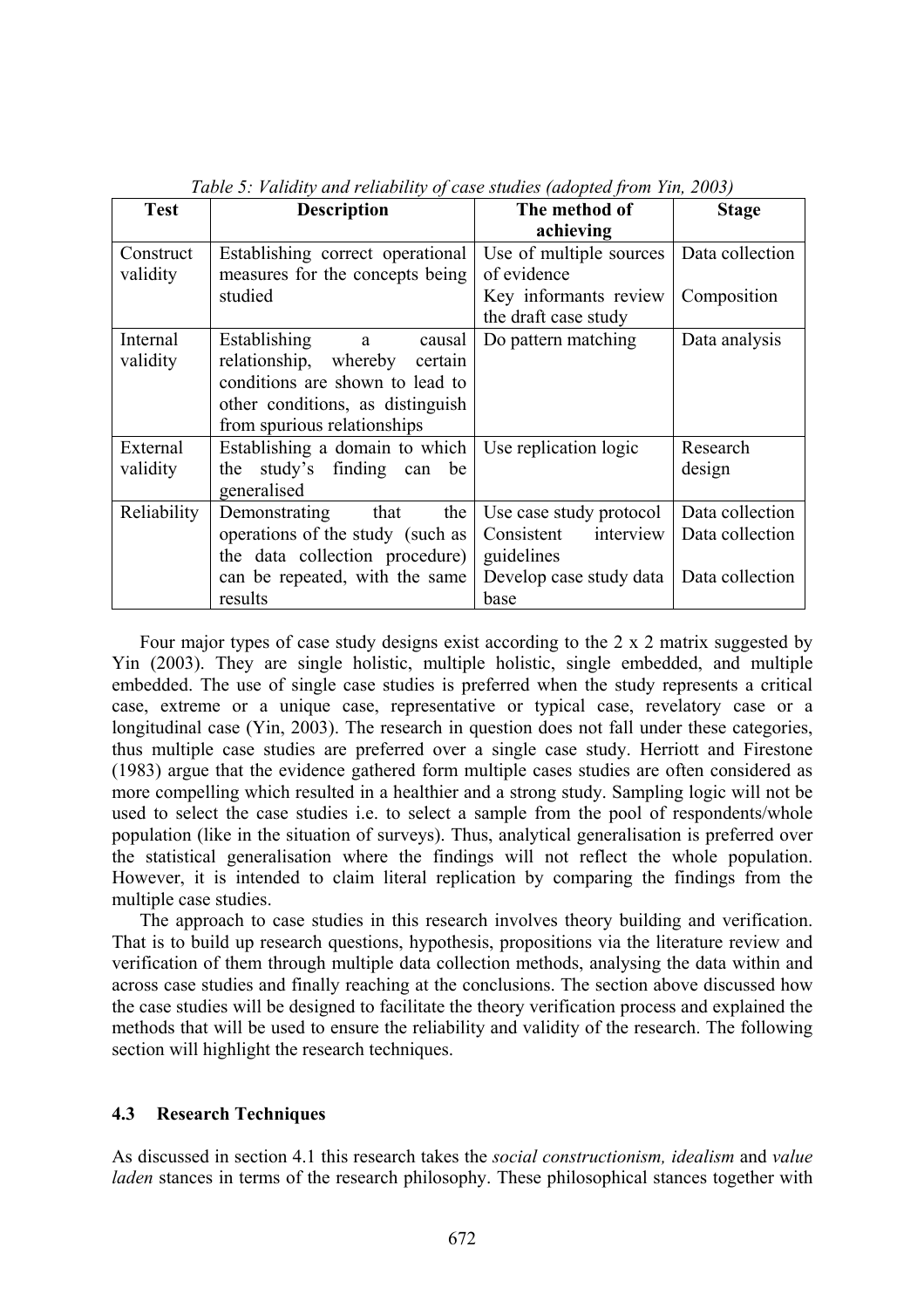the characteristics of the research under consideration directed the use of *case studies* research approach which was discussed in section 4.2. Having identifying the research philosophy and research approach, the next step is to determine the appropriate research techniques for the study. Accordingly, below section will look into this.

### **4.3.1 Data collection**

Yin (2003) identifies three principles of data collection;

- use of multiple evidence
- creating a case study data base
- maintaining a chain of evidence

Yin (2003) further identifies six main sources of evidence which can be used for case study data collection procedure. They are documents, archival records, interviews, direct observations, participant observations, and physical artifacts. Accordingly, for this research, review of documents, semi structured interviews, and direct observation will be used to understand the context of R&D and the applicability of PM concept within the R&D process under observation. When the same results are obtained through different mechanisms, the confidence of the results is high (Stoecker, 1991) as the weaknesses of one method will be compensated by the strengths of another method. Thus results obtained from this research will be more convincing and accurate, increasing the "construct validity" of the research.

In addition to the use of multiple sources, a case study data base will be created which consists of case study notes (resulted from the interviews, observations and documents reviews), documents related to the case study, tabular material obtained from the case study or created from the researcher, narratives produced by the researcher. The data base will be used to store and retrieve the aforementioned sources of evidence in a presentable manner. Further, during the data collection stage, it is expected to use case study protocol which consist of interview procedures, general rules that will be followed during the case studies. In addition to that, consistent interview guidelines are expected to use. The use of case study data base, case study protocol and consistent interview guidelines will increase the "reliability" of the research.

Having discussed the data collection methods, section below will discuss the data analysing methods of this research.

### **4.3.2 Data analysis**

It is important to have a data analysing strategy as it will guide the researcher to select the appropriate data analysing tools, to make sure that the evidence is treated well, to generate sound and convincing analytical conclusions while discarding the alternative interpretations (Yin, 2003). The objectives, research questions, and hypothesis of this study are developed through the identification of theoretical propositions. Accordingly, this study is intended to rely on the theoretical propositions. This will focus the study more by guiding to identify the relevant data while avoiding the other.

Within case and cross case data analysis is expected to carry out during the data analysing stage by using Pattern matching; a technique which compares the theories and observed data (Yin, 1994; Eisenhardt, 1989). Accordingly, this research will match the data gathered from semi structured interviews and through observations with the theoretically predicted data. Content analysis will be used to code the textual data gathered from the semi structured interviews. Content analysis is a method that compresses many words into fewer content categories (Krippendorff, 1980). To display and identify the relationships of concepts derived from the interviews and observations, cognitive mapping technique will be used. This is a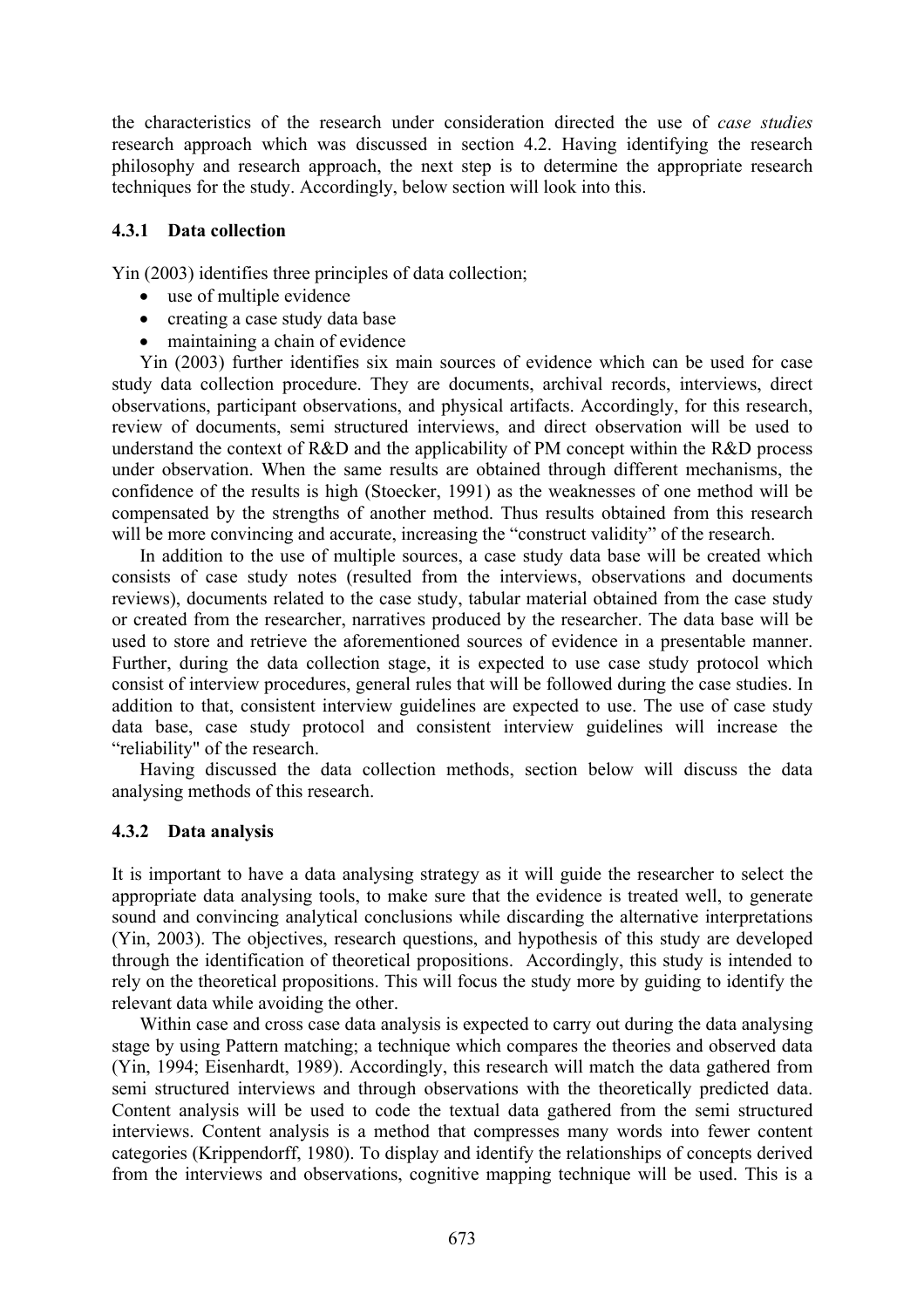method that enables recording qualitative data in a structured manner to enhance the understanding and analysis of data (Ackermann et al, 1992). To facilitate the data analysis process, computer software packages are expected to use namely NVivo and Decision Explorer for content analysis and cognitive mapping respectively.

Arriving at conclusions for the study involves interpretation and drawing meanings from the displayed data (Miles and Huberman, 1994). The data from this research will be summarised and conclusions will be drawn which will justify or falsify the research hypothesis of the research.

# **5 CONCLUSION**

This paper identified the need of developing a research methodology in fulfilling the aims and objectives of a study and thereby addressing the research problem. The investigation of PM concept within construction R&D process demanded the social constructionism, idealism and value laden stances in terms of the research philosophy. The aforementioned philosophical understandings and need of carrying out an in-depth analysis without interfering to the research environment led the way to select case study as the most appropriate research approach. It can be concluded that the proper understanding of the philosophical issues followed by a clear definition and design of research strategy are essential elements in developing successful research. The philosophical understanding of the research ensures the compatibility and consistency between research philosophy, approach and techniques while the clear definition and design of research strategy would generate unbiased and more convincing research outcomes.

# **6 REFERENCES**

- Ackermann, F., Eden, C. and Cropper, S. 1992, Getting started with cognitive mapping, *Paper presented at the 7<sup>th</sup> Young Operational research conference*, University of Warwick
- Amaratunga, D., Baldry, D., Sarshar, M., and Newton, R. 2002, Quantitative and qualitative research in the built environment: application of "mixed" research approach, *Work Study*, 51.1, 17- 31
- Bone, S., and Saxon, T. 2000, Developing effective technology strategies, *Research technology management*, 43. 4, 50-58
- Booth, W. C., Gregory G. C., and Joseph M. W.2003, The Craft of Research, 2nd edition, Chicago Guides to Writing, Editing, and Publishing, USA
- Building research establishment, 2005, *Innovation discovery programme*, (accessed: 15<sup>th</sup> June 2005), available from:

www.bre.co.uk/idp/article.jsp

- Burns, R. 2000, *Introduction to research methods*, SAGE publications, London
- Business link, 2005, *Manage your research, design and development*, (accessed: 12<sup>th</sup> June 2005), available from:

http://www.businesslink.gov.uk/bdotg/action/detail

- Cohen, W. M., and Levinthal, D.A. 1989, Innovation and learning: the two faces of R&D, *The Economic Journal*, 99.397, 569–596
- Cohen, W. M., and Levinthal, D.A. 1990, Absorptive capacity: a new perspective on learning and innovation, *Administrative Science Quarterly*, 35.1, 128–52
- Cohendet, P., and Steinmueller, W. E. 2000, The codification of knowledge: a conceptual and empirical exploration, *Industrial and Corporate Change*, 9.2, 195–210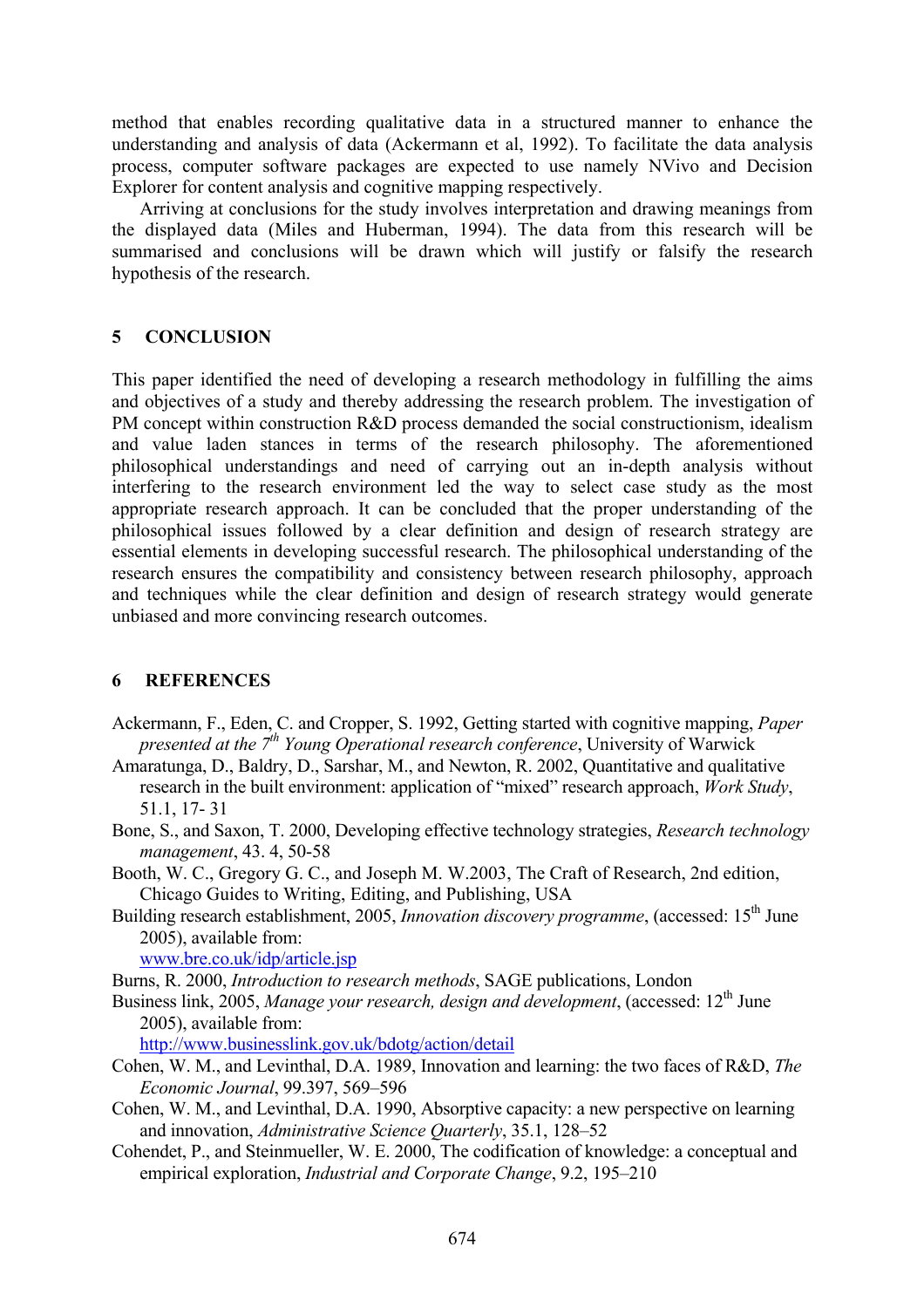Collins, D. 1998, *Organisational change: Sociological perspective*, Routledge, London

Courtney, R. G. 1999, *Innovative ways of funding construction Research: an ideas paper*,

Construction research and innovation strategy panel, (accessed  $21<sup>st</sup>$  June 2005), available from:

http://ncrisp.steel-sci.org/Publications/9913fpRC.pdf

Department of trade and industry, 2005, *The 2005 R&D scoreboard*, DTI, UK

- Dulaimi, M. F., Ling, F. Y. Y., Ofori, G., and De Silva, N. 2002, Enhancing integration and innovation in construction, *Building research and information*, 30.4, 237-247
- Easterby-Smith, M., Thorpe, R., and Lowe, A. 2002, *Management Research: An Introduction*,  $2<sup>nd</sup>$ , SAGE publications, London
- Eisenhardt, K. M. 1989, Building theories from case study research, *Academy of management review*, 14.4, 532-550
- Ernst, H. 1998, Industrial research as a source of important patents, *Research policy*, 21.1, 1-15
- Gann, D. 2001, Putting academic ideas into practice: technological progress and the absorptive capacity of construction organisations, *Construction management and economics*, 19.3, 321-330
- Gill, J., and Johnson, P. 2002, *Research methods for managers*, 3<sup>rd</sup>, SAGE publication, London
- Gittins, R. 1997, Qualitative research: an investigation into methods and concepts in qualitative research, School of Information, University of Wales Bangor
- Guba, E., and Lincoln, Y. 1994, *Competing paradigms in qualitative research*, In: Denzin, N. K. and Lincoln, Y. (Eds), Handbook of qualitative research, Sage publication, Newbury Park, CA
- Gummesson, E. 1991, *Qualitative Methods in Management Research*, revised edition Sage publications, London
- Gustavsson, P., Hansson, P., and Lundserg, L. 1999, Technology, resource endowments and international competitiveness, *European economic review*, 43.8, 1501-1530
- Hampson, K., and Brandon, P. 2004, *Construction 2020: A vision for Australia's property and construction industry,* CRC Construction innovation, Australia
- Harvey, L., and Myers, M. 1995, Scholarship and practice: the contribution of ethnographic research methods to bridging the gap, *Information Technology and People*, 8.3, 13-27
- Healy, M., and Perry, C. 2000, Comprehensive criteria to judge validity and reliability of qualitative research within the realism paradigm, *Qualitative market research: An international journal*, 3.3, 18-126
- Herriott, R. E., and Firestone, W. A. 1983, Multisite qualitative policy research: Optimising description and generalizability, *Educational researcher*, 12, 14-19
- Johnson, P., and Duberly, J. 2000, *Understanding Management Research*, SAGE publications, London
- Kagioglou, M. et al 1998, *A generic guide to the design and construction process protocol*, University of Salford, Salford
- Kerssens-van Drongelen, I. C., Nixon, B., and Pearson, A. 2000, performance measurement in industrial R&D, *International journal of management review*, 2.2, 111-143
- Krippendorff, K. 1980, *Content analysis: an introduction to its methodology*, Sage, London
- Love, P. E. D., and Holt, G. D. 2000, Construction business performance, *Business process management journal*, 6.5, 408-416
- Martinez, V. 2005, *Performance measurement Systems: Mix Effects*, (accessed 15<sup>th</sup> August 2005), available from:

http://euram2005.wi.tum.de/index.php/

McNiff, J., and Whitehead, J. 2002, *Action research: Principles and practice, Routledge*, London